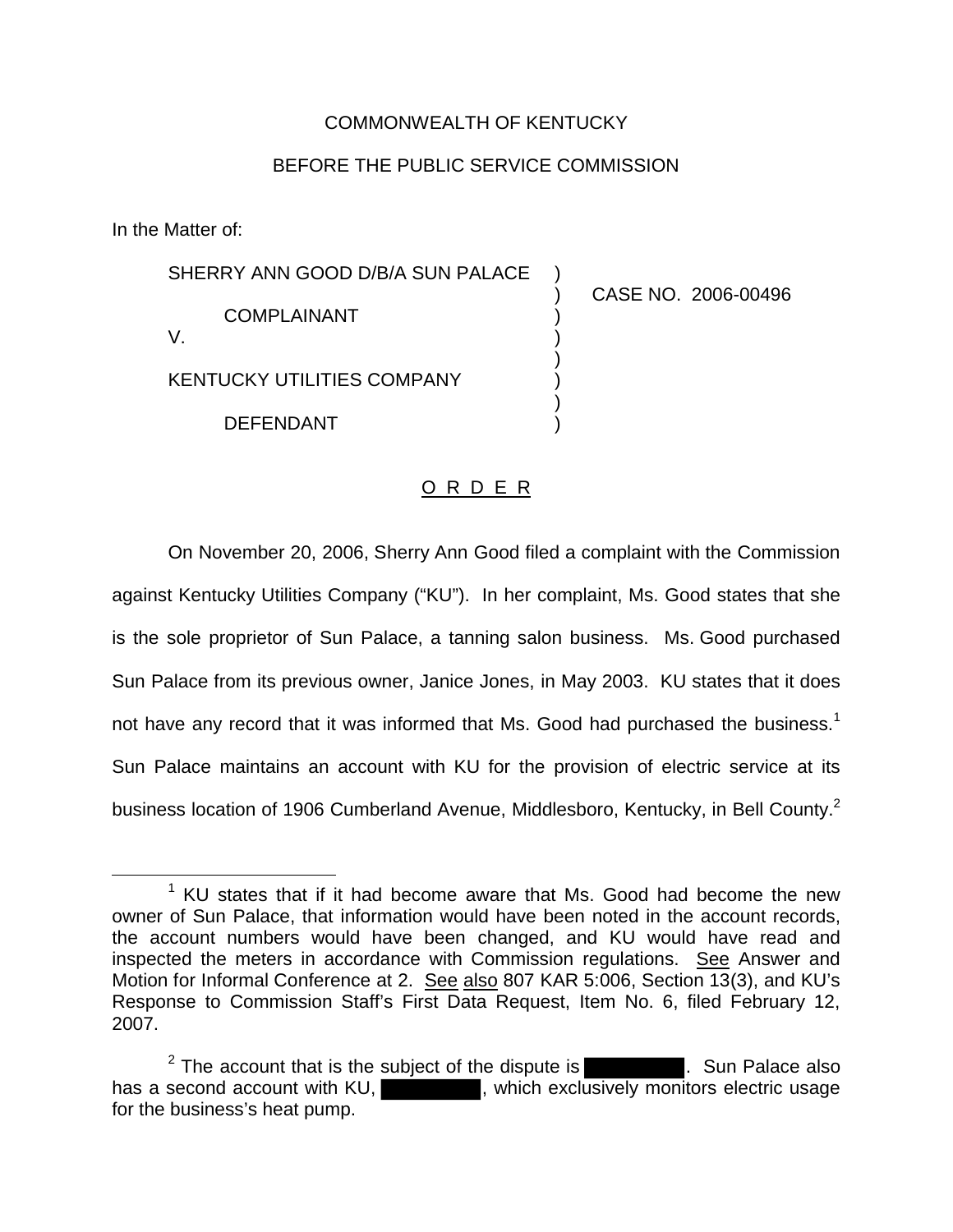Given that Ms. Good filed this action based on service provided under the business name of "Sun Palace," hereinafter the Commission shall refer to Sun Palace as the complaining party.

In the complaint, Sun Palace alleges that KU has incorrectly billed the business for \$4,778.07 for electricity consumed by Sun Palace for 2 years. KU responded to the complaint and admitted that in August 2005, during the normal course of fulfilling its sample meter testing requirements, $3$  it discovered that the service meter and base for Sun Palace were both defective and needed to be replaced.<sup>4</sup> The meter and the base were both burned and could not be placed back into service.<sup>5</sup> KU installed a new meter at Sun Palace.<sup>6</sup> After discovering the defective performance of the meter, KU concluded

<sup>4</sup> Meter # M408432. See KU's Answer and Motion for Informal Conference at 3.

<sup>5</sup> KU's Response to Commission Staff's First Data Request, Item No. 3, filed February 12, 2007. See also Answer and Motion for Informal Conference at 3.

 $3$  KU's approved sample meter testing plan deviates from the standard testing requirements outlined in 807 KAR 5:041, Section 15. Petitions by utilities for Commission approval to deviate from the standard testing schedule are permitted pursuant to 807 KAR 5:041, Section 16. In Case No. 2005-00276, Joint Application of Inter-County Energy Cooperative Corp., Kentucky Power Company, Kentucky Utilities Company, Louisville Gas and Electric Company, Owen Electric Cooperative, Inc., Shelby Energy Cooperative, Inc. and The Union Light Heat and Power Company for Approval of a Pilot Meter Testing Plan Pursuant to 807 KAR 5:041, Sections 13, 15, 16, 17 and 22, by Order dated November 10, 2005, the Commission permanently approved KU's request to institute a sample meter testing plan. Prior to this Order, the Commission approved a sample meter test plan for KU as a 5-year pilot program in Case No. 1999-00441, Joint Application of Inter-County Energy Cooperative Corp., Kentucky Power Company, d/b/a American Electric Power, Kentucky Utilities Company, Louisville Gas and Electric, Owen Electric Cooperative, Shelby Energy Cooperative, The Union Light, Heat and Power Company Collectively Called ("Utilities") for Approval of a Pilot Meter Testing Plan Pursuant to 807 KAR 5:041, Sections 13, 15, 16, 17 and 22, by Order dated December 12, 2000.

 $6$  Meter #C406361. See KU's Answer and Motion for Informal Conference at 3.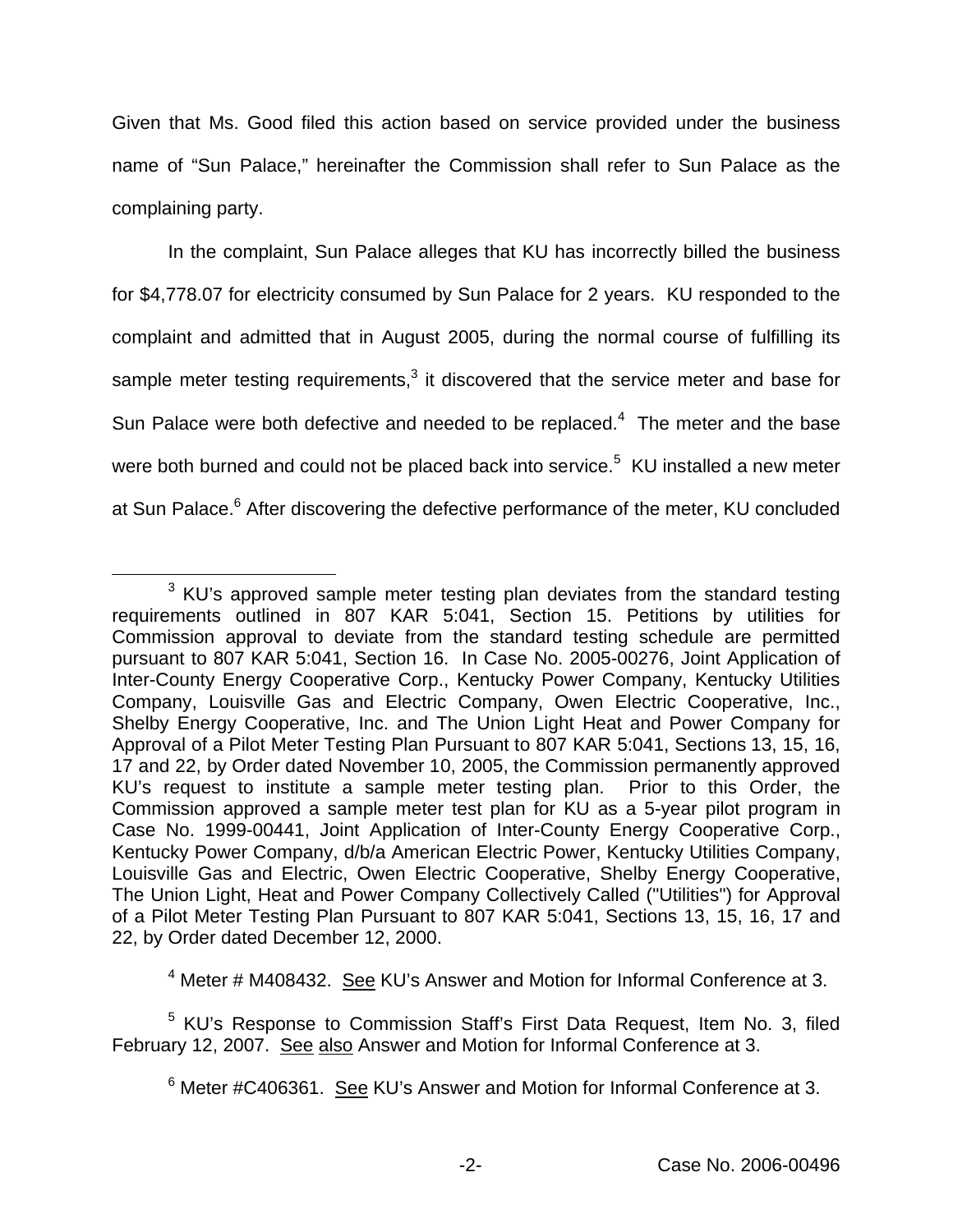that Sun Palace had not been billed for portions of its actual electric usage for a period of time. The last time that specific meter had been tested was May 14, 1996.<sup>7</sup>

KU states that it billed Sun Palace for previous unbilled amounts for service rendered from September 2003 to August 2005. By operation of KRS 278.225, KU is required to bill for service within 2 years of the date that service is provided. Although KU alleges that Sun Palace had likely been unbilled for several years, customers cannot be held liable for service that is unbilled prior to that 2-year period unless the customer obtained the service through fraud, theft, or deception.

KU developed an estimate as to Sun Palace's usage for the prior 2 years based upon a 7-day read conducted from the new meter in August 2005. Based on that 7-day read, KU determined that the underbilled amount total due from Sun Palace is \$4,778.07. This figure is based on estimated usage from September 2003 to August 2005, which is the 2-year time span limit mandated under KRS 278.225. KU argues that this estimate is conservative, based on the readings from the new meter, as well as other factors.<sup>8</sup> In September 2005, KU offered a payment arrangement to Sun Palace to "minimize any monthly financial impact this situation [may have] caused."<sup>9</sup>

In its complaint, Sun Palace contends that the estimated usage extending back for a 2-year service period is unfair, primarily because the 7-day read conducted after

 $7$  KU's Response to Commission Staff's First Data Request, Item No. 1, page 4 of 6, filed February 12, 2007.

<sup>&</sup>lt;sup>8</sup> On page 3 of the Answer and Motion for Informal Conference, KU states, "this adjustment is conservative based upon readings taken since the meter was replaced in August, 2005, and is most advantageous to Sun Palace, because it is believed that a tanning salon would consume less energy during the month of August."

 $9$  Answer and Motion for Informal Conference at 4.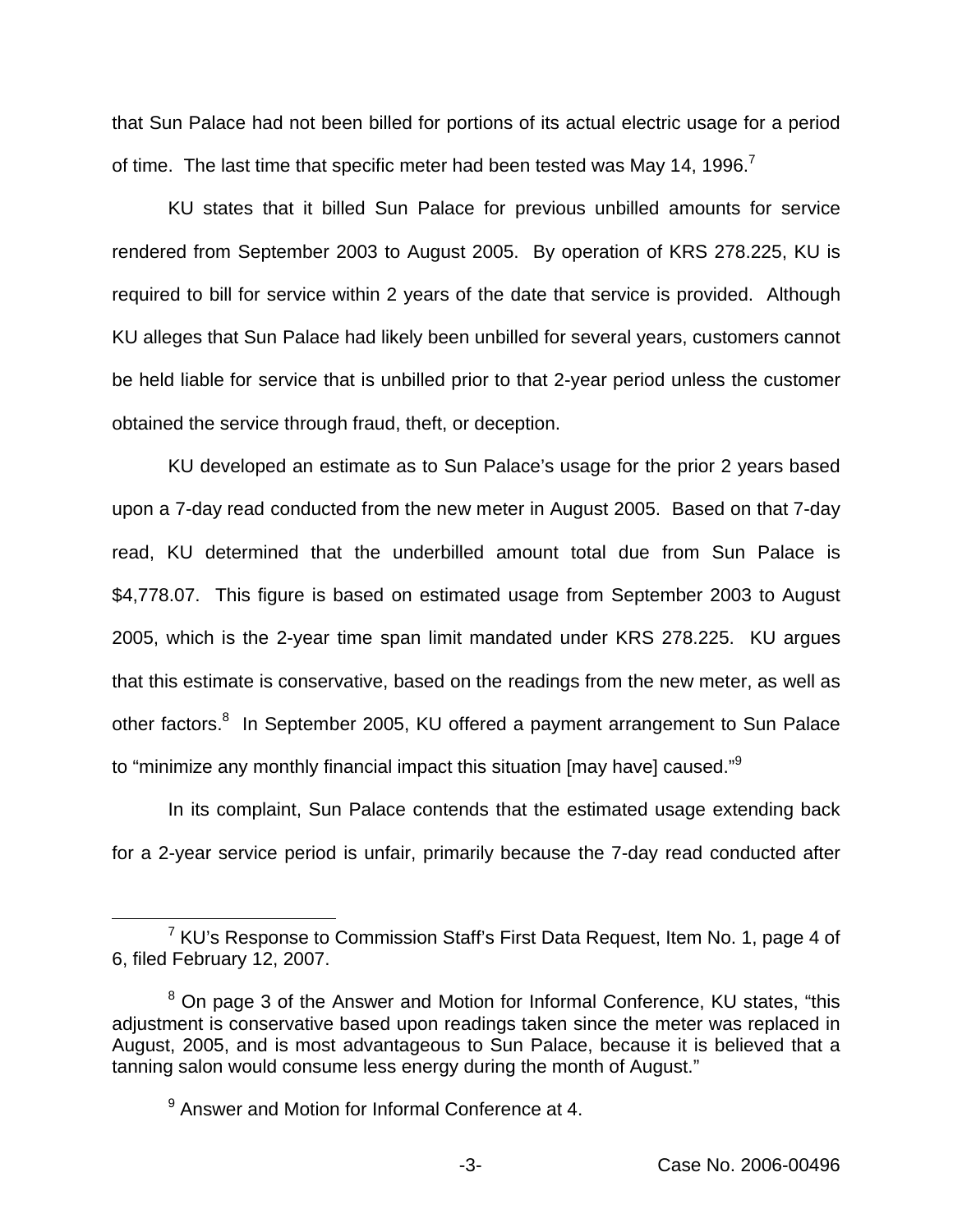the new meter was installed occurred at a time when Sun Palace had a larger number of tanning units in use than in the previous year and does not factor in the days when the business was closed due to family illness and death. Sun Palace also states that it has a high level of customer business for only a few months out of the year and that KU's estimate also failed to take this factor into proper consideration when it calculated the unbilled amount. Based on these arguments, Sun Palace requests the Commission to order that it is not responsible for the unbilled amount.

## **DISCUSSION**

The Commission is empowered by KRS 278.260 to hear "complaints as to rates or service of any utility." The Commission has the power to dismiss any complaint without a hearing if, in the Commission's opinion, a hearing is not necessary in the public interest or necessary for the protection of substantial rights. KU is an electric utility company subject to the regulation of the Commission. As a public utility, it is required by KRS 278.160(2) to charge uniform rates for its services. The statute states as follows:

No utility shall charge, demand, collect, or receive from any person a greater or less compensation for any service rendered or to be rendered than that prescribed in its filed schedules, and no person shall receive any service from any utility for a compensation greater than that prescribed in such schedules.

The Commission reviewed the monthly electric bills for Sun Palace, beginning with December 2004 and ending with November 2006.<sup>10</sup> Specifically, the Commission focused on the billing summary and electric charges sections of each bill which outline the kilowatt hour usage and the resulting energy charge. As is common practice in the

<sup>&</sup>lt;sup>10</sup> Answer and Motion for Informal Conference, Exhibit B.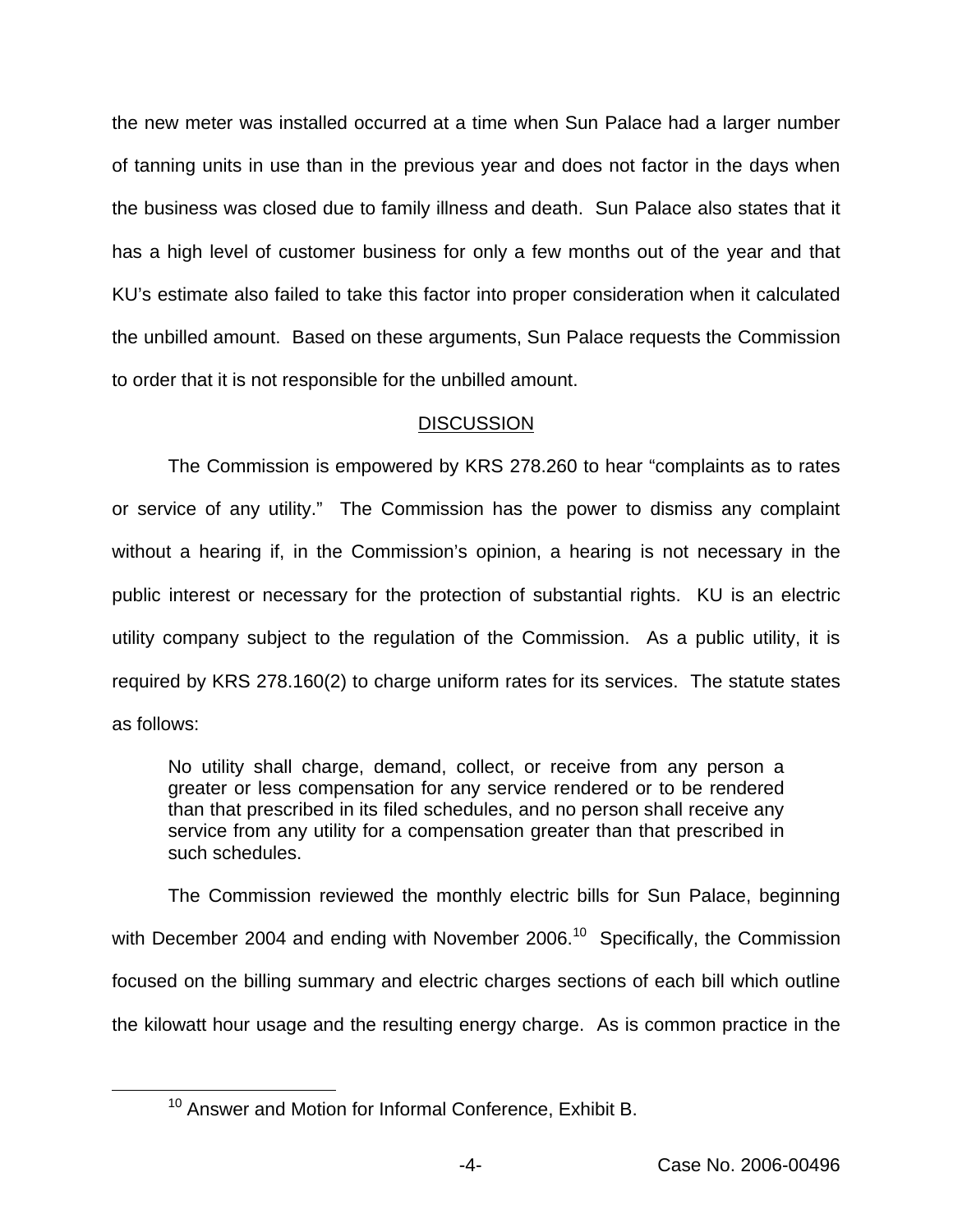utility industry, a customer's most recent monthly bill actually reflects the energy usage occurring within the previous month. In the December 2004 bill, the kilowatt hour usage for the prior month is measured at 2, with a resulting cost of \$10.34.<sup>11</sup> The average energy usage from January 2005 to June 2005, as stated on the bills, was approximately 16 kilowatt hours per month. The average electric charge for that period was approximately \$11.00. Those bills occurred during the time that Sun Palace's usage was being measured by the defective meter. Conversely, after the new meter was installed, the electric bills issued between September 2005 and February 2006 revealed an average usage of approximately 3,100 kilowatt hours per month. The average electric charge based on that average usage was approximately \$200.00.

Sun Palace stated that from 2003 and until the time a new electric meter was installed in August 2005, the business had 9 to 12 tanning beds and at least 1 stand-up dome in service.<sup>12</sup> Sun Palace also stated that the business operated in a regular and continuous manner, with the exception of being closed on certain days and closing the business early during certain evenings.<sup>13</sup> Sun Palace also stated that March, April, and May tend to be the only months during the business year in which it maintains a brisk

 $11$  The final electric charge for customers includes the basic customer charge, the energy charge, fuel adjustment costs, and other surcharges and credits. The information is outlined in each monthly electric utility bill.

<sup>&</sup>lt;sup>12</sup> Sun Palace's Response to Commission Staff's First Data Request, Item No. 1, filed March 6, 2007.

<sup>&</sup>lt;sup>13</sup> Sun Palace's Response to Commission Staff's First Data Request, Item No. 3, filed March 6, 2007.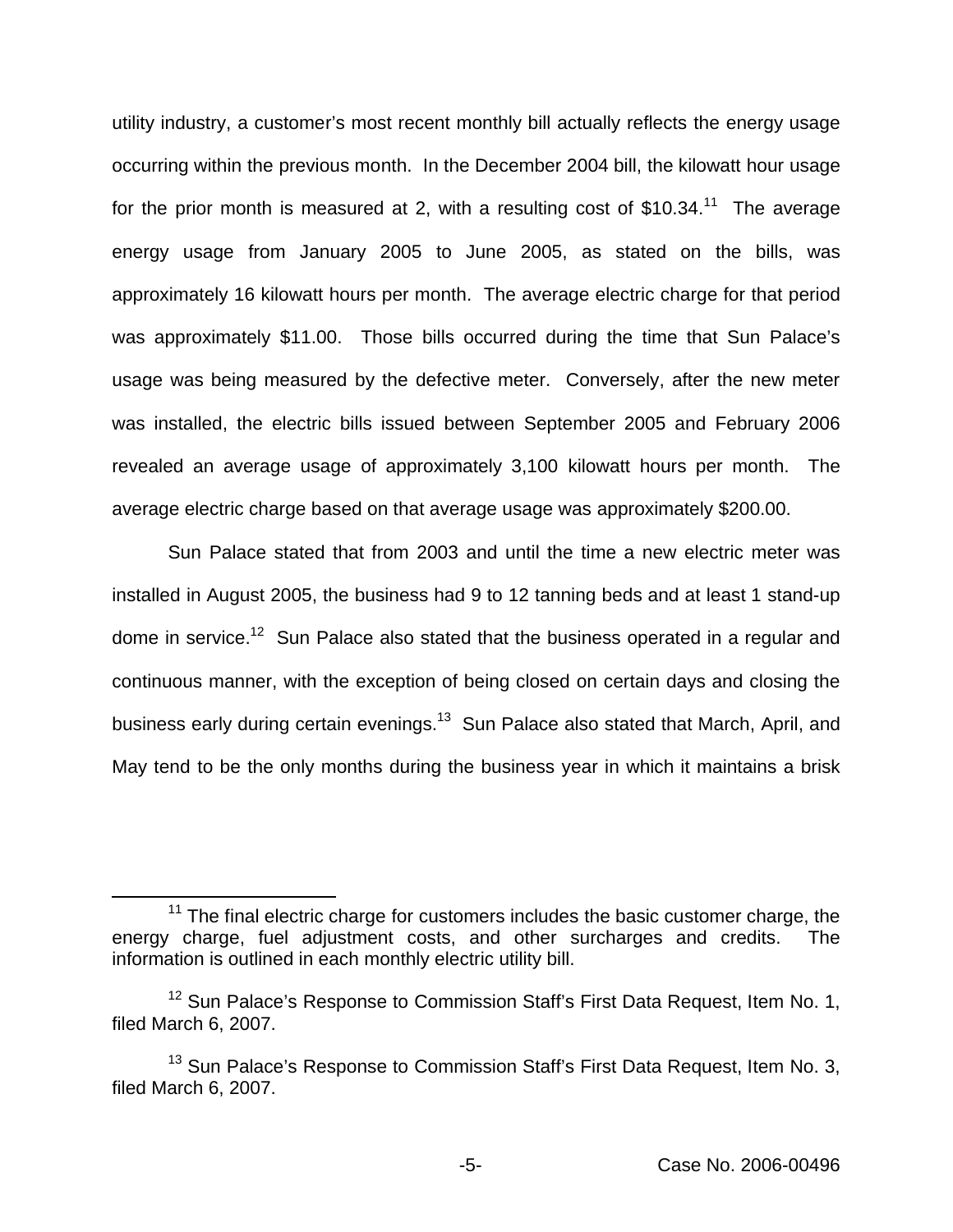tanning business. Sun Palace described the regular business in other calendar months as "slow" or "very slow."14

KU does not explicitly say or estimate how long the meter may have been malfunctioning. Testing for this particular meter had not occurred for more than 9 years. Theoretically, the meter may have been under-reading during a large portion of that period, but, as previously stated, by statute KU could only seek payment of unbilled amounts for the prior 2 years. KU installed the new electric meter at Sun Palace on August 23, 2005, with an index reading of "00000." To determine if the new meter was conducting accurate measurements, KU again read the meter on August 25, 2005, and recorded an index reading of "00222." A third reading was conducted on August 30, 2005, and the meter had an index reading of "00765."<sup>15</sup>

Based on Sun Palace's answer that only March, April, and May qualify as brisk months for business, Sun Palace likely benefited from the fact that KU conducted the 7 day read of the new meter in the month of August. This 7-day read formed the basis for the 2-year estimated bill which KU alleges Sun Palace currently owes. By Sun Palace's admission, August was a month of low performance for the tanning salon, thereby resulting in a lower use of electricity for the business and, as a consequence, a lower bill for energy use. As previously noted by the Commission, the average electric bill accrued by Sun Palace after the new meter had been installed was approximately \$200.00. By dividing \$4,778.07, the estimated bill owed by Sun Palace, by 24 months, the time period during which the bill was accrued, the resulting figure is approximately

<sup>&</sup>lt;sup>14</sup> Sun Palace's Response to Commission Staff's First Data Request, Item No. 5, filed March 6, 2007.

<sup>&</sup>lt;sup>15</sup> KU's Answer and Motion for Informal Conference at 3.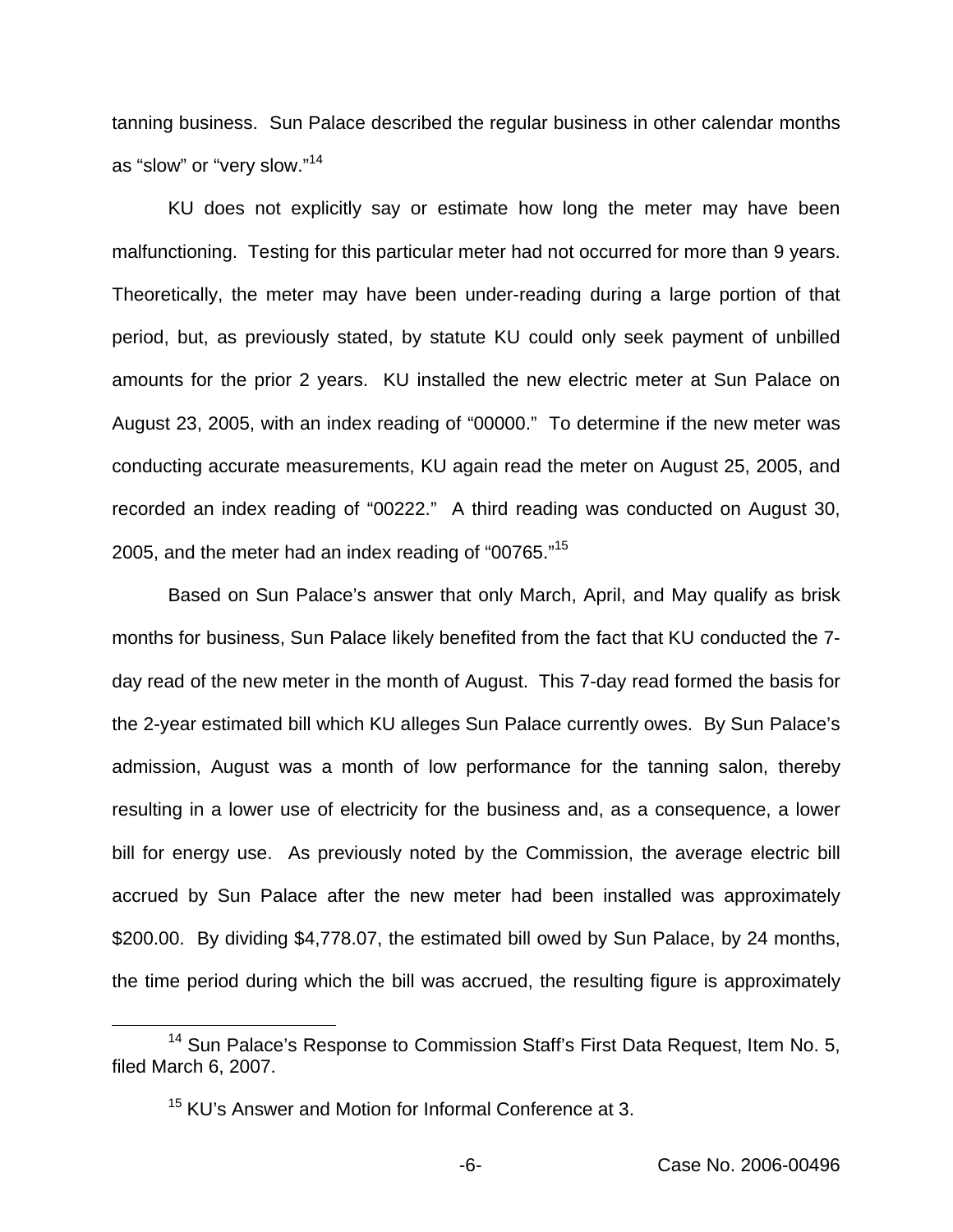\$199.09 per month. The difference between the estimated monthly electric cost and the actual monthly cost is very minute and almost negligible.<sup>16</sup>

KU cannot allow Sun Palace to avoid paying for electricity consumed by the business. This is prohibited under KRS 278.160(2). Having considered Sun Palace's arguments regarding the scope of its daily and regular electric usage, as well as KU's arguments as to the basis for formulating the estimated bill, the Commission finds that \$4,778.07 is a fair and reasonable estimation of Sun Palace's usage from September 2003 to August 2005 and, therefore, Sun Palace's request to be exempted from paying the bill must be denied.

KU previously established payment arrangements for Sun Palace. The Commission finds that, in light of the length of time taken to review and issue a decision on the merits of this complaint, fairness and equity demand that KU continue with a payment plan for the arrearages owed by Sun Palace. However, the Commission finds that the payment plan should be spaced equally over a period of time of not less than 2 years from the date of this Order.<sup>17</sup>

IT IS THEREFORE ORDERED that:

1. For the reasons discussed herein, the complaint is dismissed.

2. KU shall establish a payment plan for Sun Palace's estimated bill for a period of not less than 2 years from the date of this Order.

<sup>&</sup>lt;sup>16</sup> The Commission also notes that it reviewed the Sun Palace electric bills for March, April, and May 2006, as provided by KU. See KU's Answer and Motion for Informal Conference, Exhibit B. By Sun Palace's admission, those are the months when its tanning business is at its highest level. A simple calculation reveals that the average bill for this period was near or about \$465.00.

<sup>&</sup>lt;sup>17</sup> 807 KAR 5:006, Section 10(2).